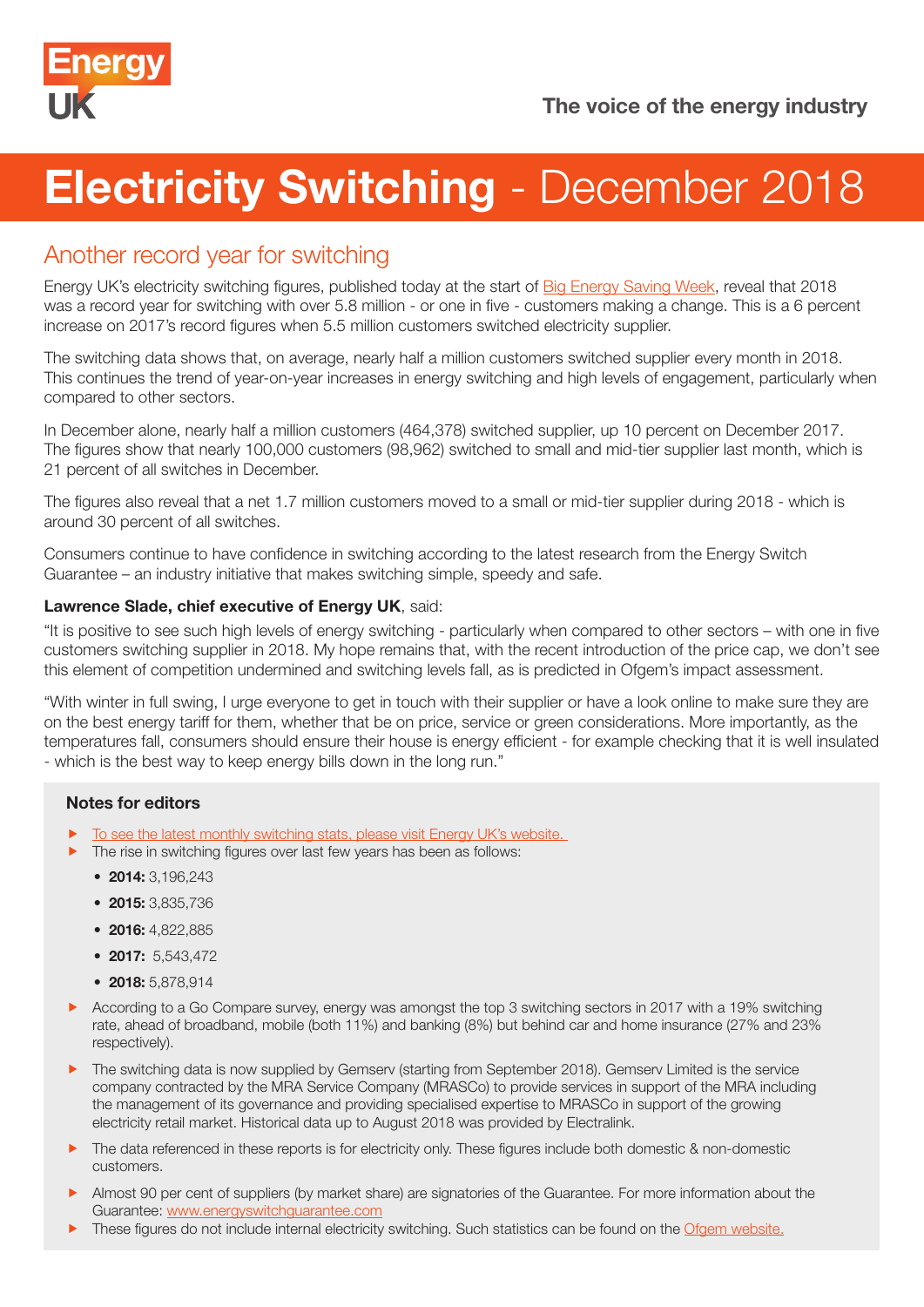# Change of Supply Event

A 'Change of Supply Event' is the industry term for describing when a domestic or non-domestic customer switches from one supplier to another. The total number of electricity switches in December was 464,378.



## Movement between supplier groups

In December 2018, of all switches:

- **33%** were from larger to small and mid-tier suppliers
- 12% were from small and mid-tier to larger suppliers
- 22% were between larger suppliers
- **33%** were between small and mid-tier suppliers

#### Movement between small and mid-tier and larger suppliers